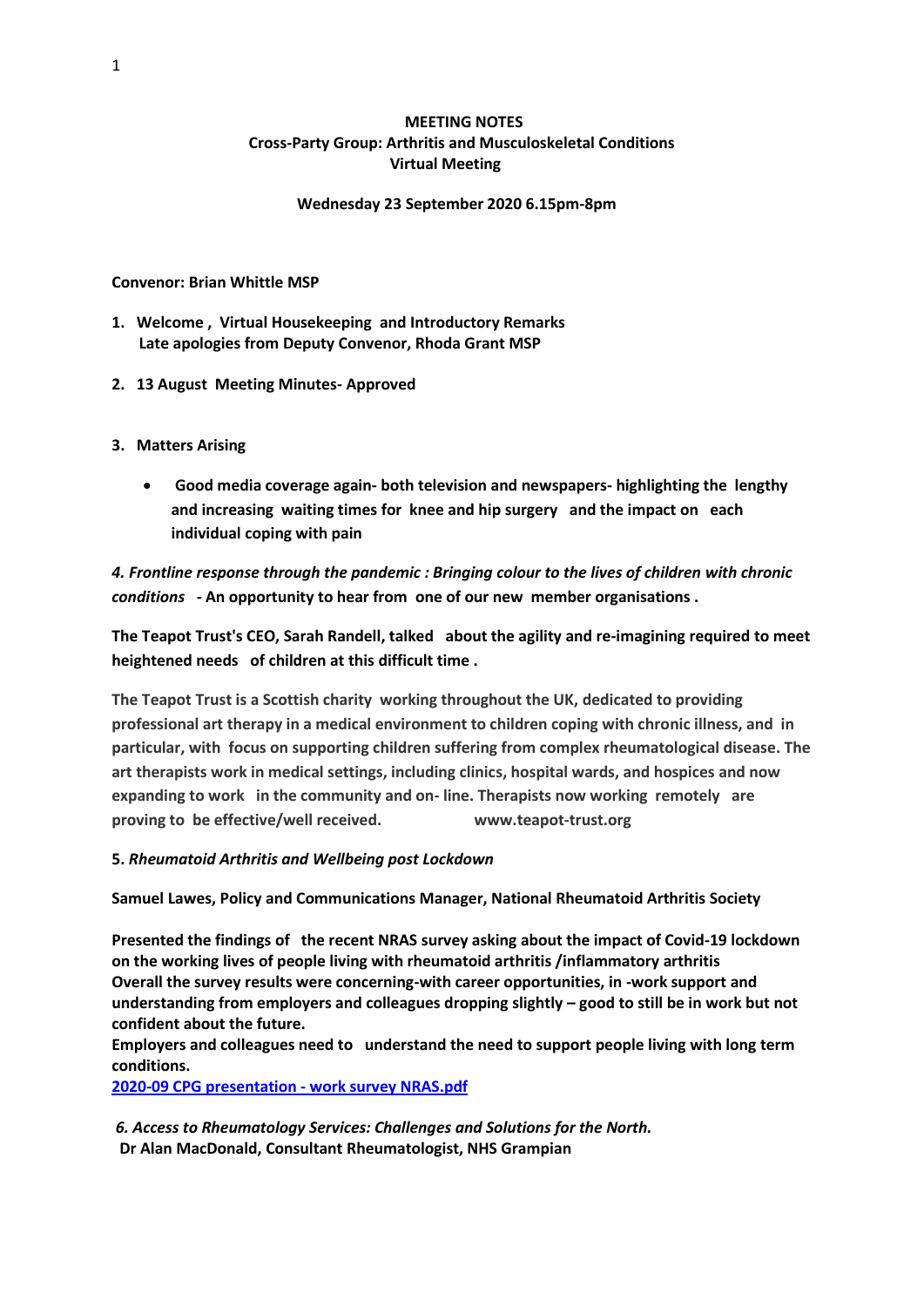**Described the challenges of geography- services serving a scattered rural population – from Aberdeen-Moray-Skye-Argyll-Orkney-Shetland and Western Isles- 44000 square miles-with a population of approximately 1 million covered by 7 rheumatologists=half the recommended number. Investment in rheumatology services necessary to support the workforce providing rheumatology care.** 

**The situation in Highland is worse than Grampian**

**Retention of staff is a problem** 

**Delay in diagnosis and treatment result in poorer outcome for people with rheumatoid arthritis and musculoskeletal conditions**

**Living in more rural areas- a more elderly population also more socially isolated- and unsupported due to lack of carers.**

**Dr Rosemary Hollick , University of Aberdeen/NHs Grampian emphasised the need for equitable access to care- no matter where they live**

**Solutions -not revolutionary -but aspirational**

**"Let's look at what we have in the north"**

**Community Hospitals –for example- Ross Memorial**

**Skilled multidisciplinary teams but potential to develop further**

**Use of digital technology accepted - but needs more discussion – it needs to be the servant not the master**

**How do we move ideas to action? Better communication across all health board areas**

**7. Any other business-none**

**8. Annual General Meeting- now to be rescheduled -Member Finlay Carson MSP, had to leave the meeting after item 7 due to another engagement –therefore AGM non quorate**

**9. Summary and Close**

**Convenor thanked everyone for joining the meeting-and their contributions to discussion- but commented on the limitations and frustrations of virtual meetings.**

**-Next VIRTUAL meeting is on Wednesday 4 November-6-8pm** 

**Agenda to be confirmed but noted that Near Me/video consulting generally is giving cause for comment- and attention-and the extraordinary lengthy waiting times for knee and joint surgery also remain a priority**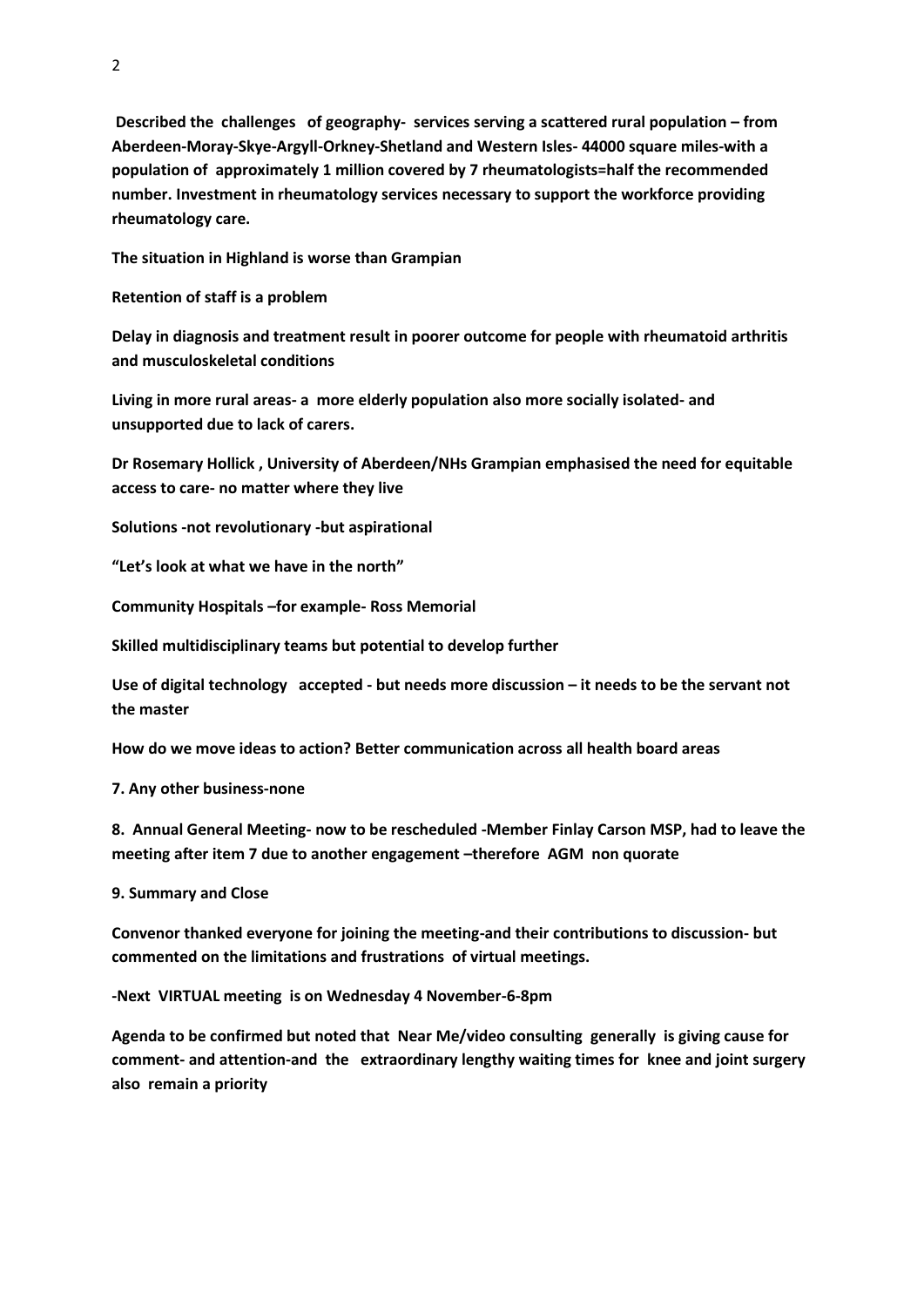## **Attendance**

| <b>Brian Whittle MSP</b>     |                                                     |
|------------------------------|-----------------------------------------------------|
| <b>Finlay Carson MSP</b>     |                                                     |
| <b>Lauren Bennie</b>         | <b>British Society of Rheumatology</b>              |
| <b>Patricia Bisset</b>       | <b>Occupational Therapy</b>                         |
| <b>Richard Cuthbert</b>      | Polymyalgia--Giant Cell Arteritis Scotland          |
| <b>Dervil Dockerell</b>      | <b>Occupational Therapy</b>                         |
| <b>Andrew Fell</b>           | <b>NHS Greater Glasgow and Clyde</b>                |
| <b>Louise Fisher</b>         | <b>NHS Greater Glasgow and Clyde</b>                |
| <b>Mayrine Fraser</b>        | <b>Royal Osteoporosis Society</b>                   |
| <b>Danielle Frewin</b>       | <b>ABBVIE</b>                                       |
| Dr Margaret Mary Gordon      | <b>NHS Greater Glasgow and Clyde</b>                |
| Sam Hammati                  | <b>SOBI</b>                                         |
| <b>Professor Colin Howie</b> | University of Edinburgh/NHS Lothian                 |
| <b>Dr Rosemary Hollick</b>   | University of Aberdeen/NHS Grampian                 |
| <b>Sam Lawes</b>             | National Rheumatoid Arthritis Society SPEAKER       |
| <b>Katrina Lowndes</b>       | <b>Novartis</b>                                     |
| <b>Dr Alan Macdonald</b>     | <b>Rheumatology, NHS Grampian</b><br><b>SPEAKER</b> |
| <b>Alan McGinlay</b>         | <b>Versus Arthritis</b>                             |
| Lorna Neil                   | Polymyalgia--Giant Cell Arteritis Scotland          |
| <b>John Paton</b>            | <b>National Rheumatoid Arthritis Society</b>        |
| <b>Matt Pickup</b>           | <b>UCB</b>                                          |
| <b>Sarah Randell</b>         | <b>Teapot Trust</b><br><b>SPEAKER</b>               |
| <b>Dr Ruth Richmond</b>      | <b>NHs Borders</b>                                  |
| <b>Anne Simpson</b>          | CPG secretariat                                     |
| <b>Jenny Snell</b>           | <b>National Rheumatoid Arthritis Society</b>        |
| <b>Jill Stewart</b>          | <b>SOBI</b>                                         |